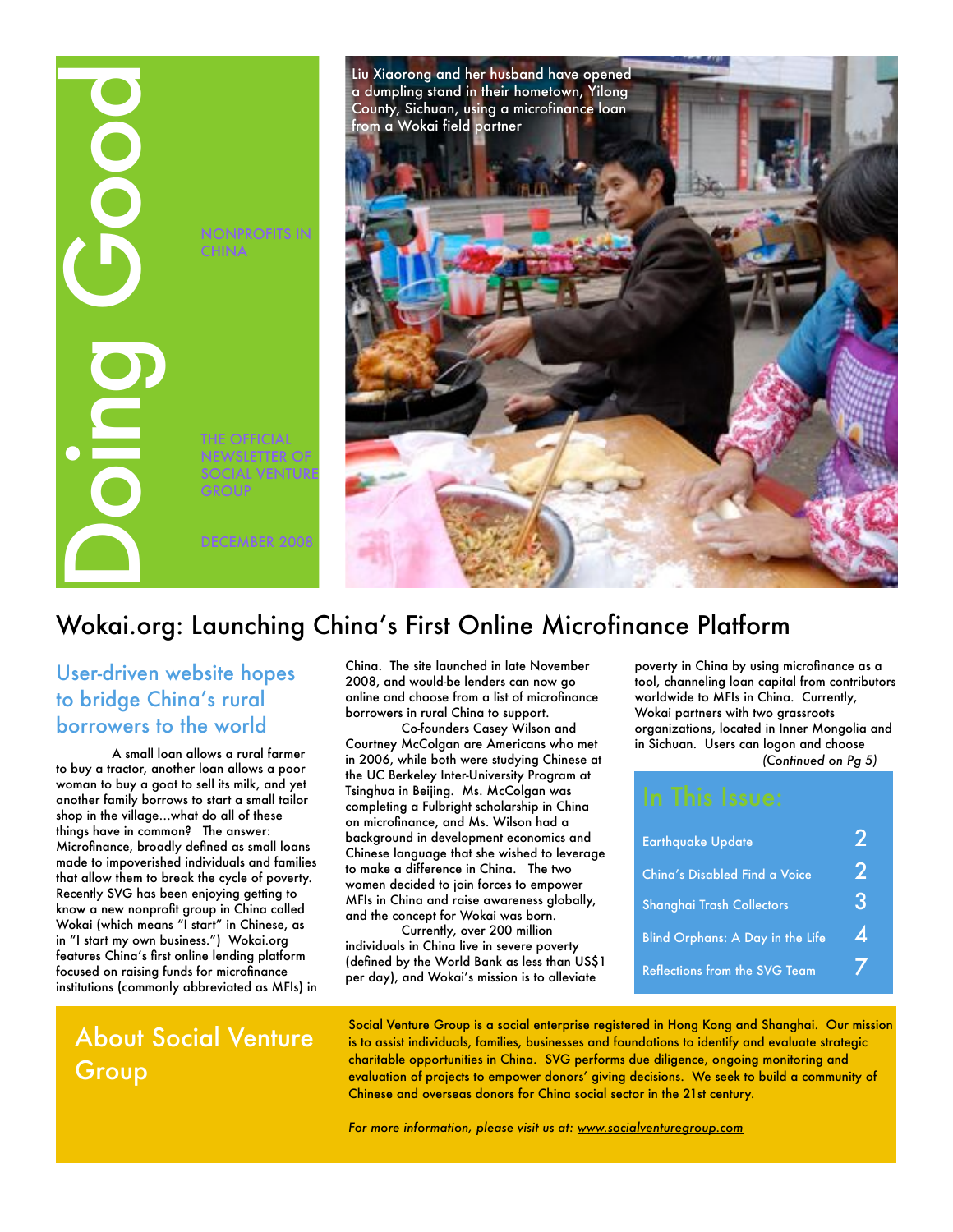# **Dispatches** From Sichuan

SVG researcher Leo Zhang gives us an update from Chengdu with the latest on the earthquake aftermath and recovery.

Six months after the May 12th earthquake that hit Sichuan, I had the chance to return to Chengdu and conduct research there for a period of time on behalf of an SVG client. Being not as seriously damaged by the earthquake, Chengdu has quickly recovered from the disaster and there are now no obvious traces of the earthquake in the city. However, residents are still talking about and sending assistance to the nearby affected areas. It seems that almost everyone I talked to is trying to contribute in some way, either through volunteering or through donations. The most tangible change is that many nonprofit NGOs have emerged, including international NGOs, government-run organizations, NGOs from other parts of China and new grassroots disaster relief groups in Sichuan. Most of these organizations are using Chengdu as their base of operations and are providing different earthquake relief or reconstruction efforts in Sichuan.

Though I did not get the chance to revisit the quake zones from my last visit, through talking to many NGO staff in Chengdu, here is a summary of the current needs and major issues of affected areas:

- **Basic living necessities:** The government has secured the basic living needs of most victims, though some remote rural areas still need material support, especially quilts and other supplies, as winter is here.
- **Housing:** After the creating temporary housing solutions on a massive scale, the rebuilding phase has begun in earnest. The government is subsidizing qualified households with 200,000RMB, and residents are responsible for the building effort. However, some challenges are: 1) the subsidy will only be paid after the house is built, which means victims need to bear the building cost first, and 2) in the very remote areas especially in the mountains, the building materials are very expensive due to the transportation fees, making the construction costs far exceed 20,000RMB.

# *Grassroots Nonprofit Spotlight:* 1+1

#### *China's Disabled Find a Voice Through Media*



北京一加一文化交流中心 **BEIJING ONE PLUS ONE** 

What pops into your mind when you see "1 +1"? An equation? A slogan or something else? Recently, SVG spent time getting to know 1+1, the name of a pioneering organization in Beijing, founded by disabled persons, which seeks to serve and empower disabled persons across China. The director Xie Yan says "1+1" stands for so much more than just a simple arithmetic equation. In the Chinese language, the word for "person" is the sequence of one stroke and then another, and in sociological terms, it points to the impact of one human life upon another.

In March 2006, Xie Yan co-founded the One Plus One Cultural Exchange Center ("1+1") in Beijing with a group of friends, all who are visually-impaired or physically disabled. As a non-profit organization registered as a

company, 1+1 focuses on using radio broadcasting and audio podcasts as platforms to enrich and empower disabled persons in China. The organization seeks to provide broader vocational avenues than what is currently available for disabled persons, via trainings in media production and other related skills.

Most nonprofit organizations in China are run by able-bodied people who usually offer direct support or help to a specific target group of disadvantaged people (for example, medical assistance for children with cerebral palsy, etc). 1+1, however, is somewhat different. Not only is its service focus to provide radio and podcast programs for the visually-disabled, it is actually fellow disabled persons who are creating the content, managing the production and distribution, and running the organization. Xie Yan emphasizes that whereas the disadvantaged are often merely passive recipients of charity, this model allows there to be greater involvement and interaction. Its goal is to build up the confidence and social interaction capability of disabled persons with society at large.

The SVG team has been impressed by the passion and confidence Xieyan has for 1+1. Currently their main project, funded by a British foundation, is to offer training in professional media production training for the disabled. The goal is to form professional-level audio production teams consisting of 6 visually impaired people to produce content for distribution over China's radio stations. So far, several programs have been broadcasted on more than 60 radio channels all over China. The feedback so far has been positive, and the programs are specifically popular among visually-impaired persons. During the Special Olympics in Shanghai in the fall of 2007, 1+1 correspondents and production teams were granted the same press access as other news media outlets. It was the only professional media organization composed of disabled people, and its coverage spanned all of the events. Furthermore, during the 2008 Beijing Paralympics, Qing Feng, a visually impaired staff at 1+1,provided news coverage of the entire event as the only registered visually impaired journalist of the Games. It was the first time in the history of the Paralympics that a Chinese visually impaired journalist covered the event. This opportunity was historic for China's disabled persons, allowing them to raise awareness to the world and also to help the world to see the Paralympics through their eyes.

1+1's audio programming is not only for adult visually-impaired people, but also for blind students. At present, 1+1 is promoting their audio platform in blind schools across China. According to official statistics, there are approximately 47 schools for visually impaired students in China. The job opportunities for students after graduation, outside of traditional paths such as blind massage, tend to be very scarce. Addressing this situation, 1+1 hopes to help blind students have greater access to information about the world around them and to provide great opportunities for advancement. 1+1 also hopes to set up audio broadcasting studios in each blind school, so that the schools can produce and exchange their own audio programs. The hope is that audio media can become one of the means to enhance the overall capability and opportunities for visually impaired students.

Speaking of the future, Xie Yan hopes that 1+1 can continually enhance the breadth and scope of its audio programs so that 1+1 can be a professional audio media content provider and a webcast provider in China run by disabled people. The organization hopes to shift from being a non-profit organization to a sustainable social enterprise. The proposed enterprise would generate profit via sales and syndication of the audio content, while offering training and job opportunities for disabled persons in China. 1+1 also hopes to produce audio programs for other nonprofits in China, providing them another platform to market their services, so that like 1 +1 more and more people can have a deeper awareness of the capabilities of China's disabled.

#### *1+1's website is: [http://www.yijiayi.org.](http://www.yijiayi.org)*

*To find out more about how to give to One Plus One's work in China, please contact SVG at [info@socialventuregroup.com.](mailto:info@socialventuregroup.com)* 

*(Continued on Pg 6)*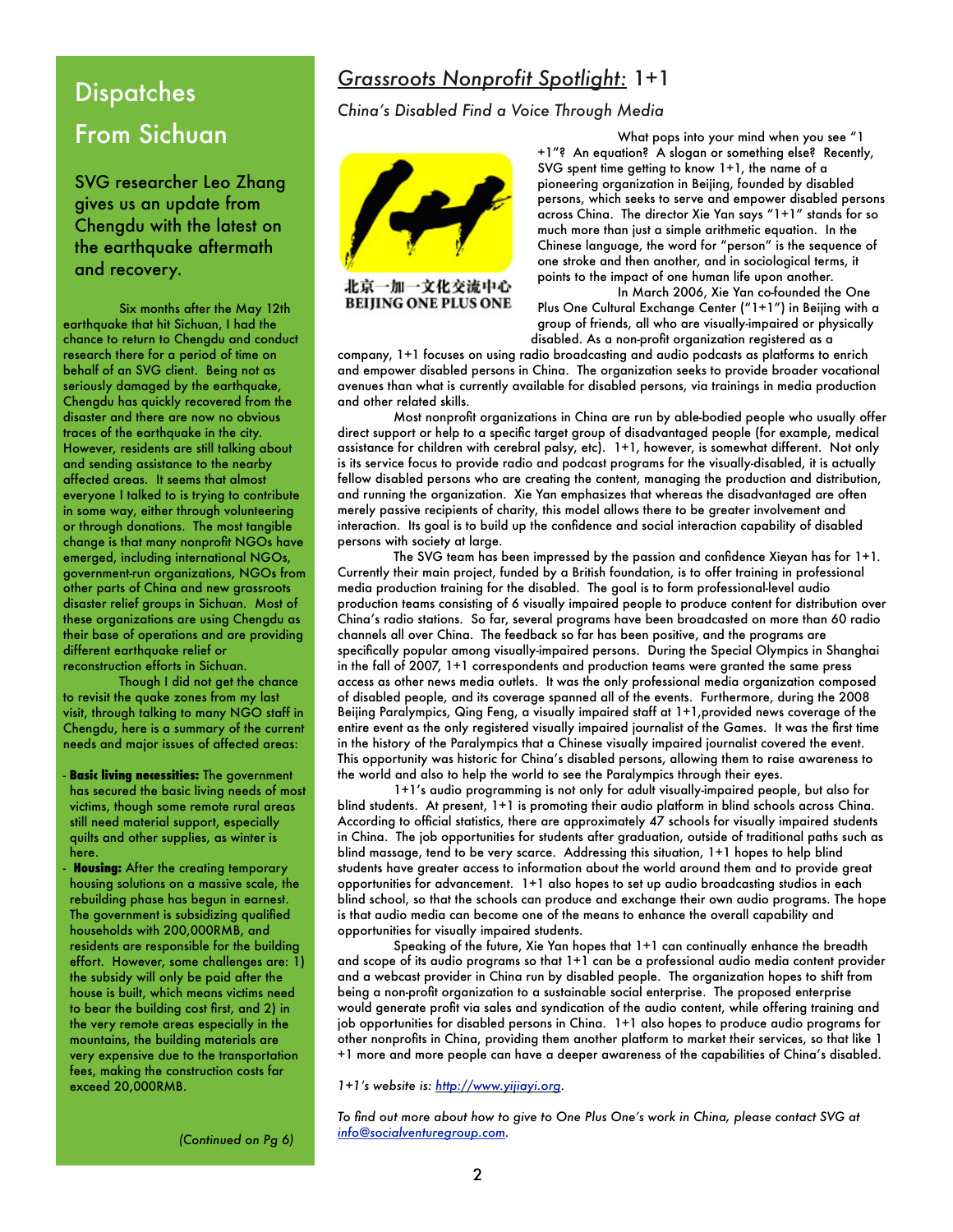

## *How Sweet It is: Legal Registration and Growth*

#### *An Update from Qing Qong Quan Autistic School*

It has been nearly six months since our last report on Qing Cong Quan (QCQ), the largest training center for autistic children in Shanghai. Over the past six months, China has experienced several important events, including the Sichuan earthquake and the Beijing Olympic Games, all of which had had significant impact on China's charity sector.

August 8, 2008, was the opening day of the Beijing Olympic Games. That same day, QCQ received the approval from the Shanghai Civil Affairs Bureau to be officially registered as a nonprofit organization in China. It took QCQ three and a half years (since its founding in 2004) to receive this coveted legal status. The registration and legal identity issue is often a top concern of grassroots nonprofits in China, as it is very difficult in practice to obtain a proper registration. The ability to be officially registered as a nonprofit organization is definitely a sign of progress and governmental of QCQ's efforts and is likely to bring stability and benefits to QCQ going forward.

In addition, in June this year, QCQ received a generous financial gift from one of SVG's donor clients to purchase a set of assessment and training tools from the Heep Hong Society of Hong Kong, an organization that serves disabled children. The tools will be used to assess the needs and development status of QCQ's students and to improve QCQ's rehabilitation programs and training courses. Three QCQ staff will travel to Hong Kong to be trained in using the tools in December.

Finally, in September, with the introduction of SVG, QCQ participated in the 2008 Shanghai Expat Show as an exhibitor for the first time. During the 3-day exhibition, QCQ was able to raise its profile among the community, and most importantly help raise awareness for the plight of autistic children in China.

During our recent visit, QCQ Director Ms. Chen Jie mentioned to us again that limited human resources continue to be a challenge facing QCQ. This challenge is mainly due to the lack of a pool of qualified special education teachers in China in general. As a result, QCQ has been training its own staff, yet problems with staff retention persist. Moreover QCQ has been overwhelmed with applications from families with autistic children since its inception. Due to a shortage of teachers, QCQ has to turn away many applicants. Just this year alone, QCQ has had to turn away about 60 applications in total.

Despite the shortage of teachers, QCQ has never changed their primary requirements for its staff: to truly love the autistic children. "Foremost, what these children need from us is love; everything else is secondary," Chen Jie said to us during the discussion. Currently, QCQ has a relatively stable staff team, which is rare in China's nonprofit sector. The team is comprised of 12 teachers, up from only 3 teachers in 2004. All the teachers adhere to QCQ's mission and have made relatively long-term commitments to the organization. When asked about the team, Chen Jie was full of pride and told us: "I never see them as just my staff. They are my close friends and partners ...because we are a team, none of us feels lonely."

In terms of volunteers, QCQ has established a relatively mature network of regulars, including many partner organizations. QCQ's specific needs and requirements for volunteers

The Renewal Center *A Resting Place for Shanghai Trash Collectors*

No doubt many city dwellers in China have noticed a peculiar group of individuals living among them. These folk are often seen rummaging through the garbage on the side of the road, looking intently for some apparently unknown treasure. They are the homeless trash collectors of the city, individuals who have moved from the countryside to urban cities to make a living by collecting items for sale via recycling. Have you ever wondered about how they live and what brought them to the city?

The Renewal Center is a nonprofit organization registered in the US, that seeks to serve the homeless trash collectors in Shanghai. Located on the banks of the Suzhou River, near the Shanghai Railway Station, the Renewal Center offers homeless trash collectors from that area a place to bathe, do laundry and eat healthy meals for a change. In addition to meeting physical needs, the Renewal Center is also seeking to meet the emotional and spiritual needs of these individuals as well. Jimmy McWhinney, an American from Texas who has lived in China for many years, is one of the founders of the Renewal Center. He told SVG that he and his friends came up with the idea for the center in 2005. After personally encountering a number of poor migrant workers who had lost their jobs after moving to Shanghai and began rummaging through trash to survive, Jimmy and his friends decided to take actions. After an intense research project on the target population, the Renewal Center was established and opened to the public in June 2008.

At present, the Renewal Center is open for business every Wednesday and Sunday evening, from 6pm to 10pm. Each drop-in visitor is given a ticket which entitles them to usage of the shower and laundry facilities during a time period specified on the ticket. Meanwhile, the center also provides donated clothing and some limited healthy food choices. Most of the individuals who frequent the Renewal Center live in the nearby area along West Suzhou River and the Shanghai Railway Station. The volunteers at the Center regularly scout and canvass the area to get to know and understand their needs. Most Renewal Center visitors are then invited to come to the Center

*(Continued on Pg 7)*

*(Continued on Pg 6)*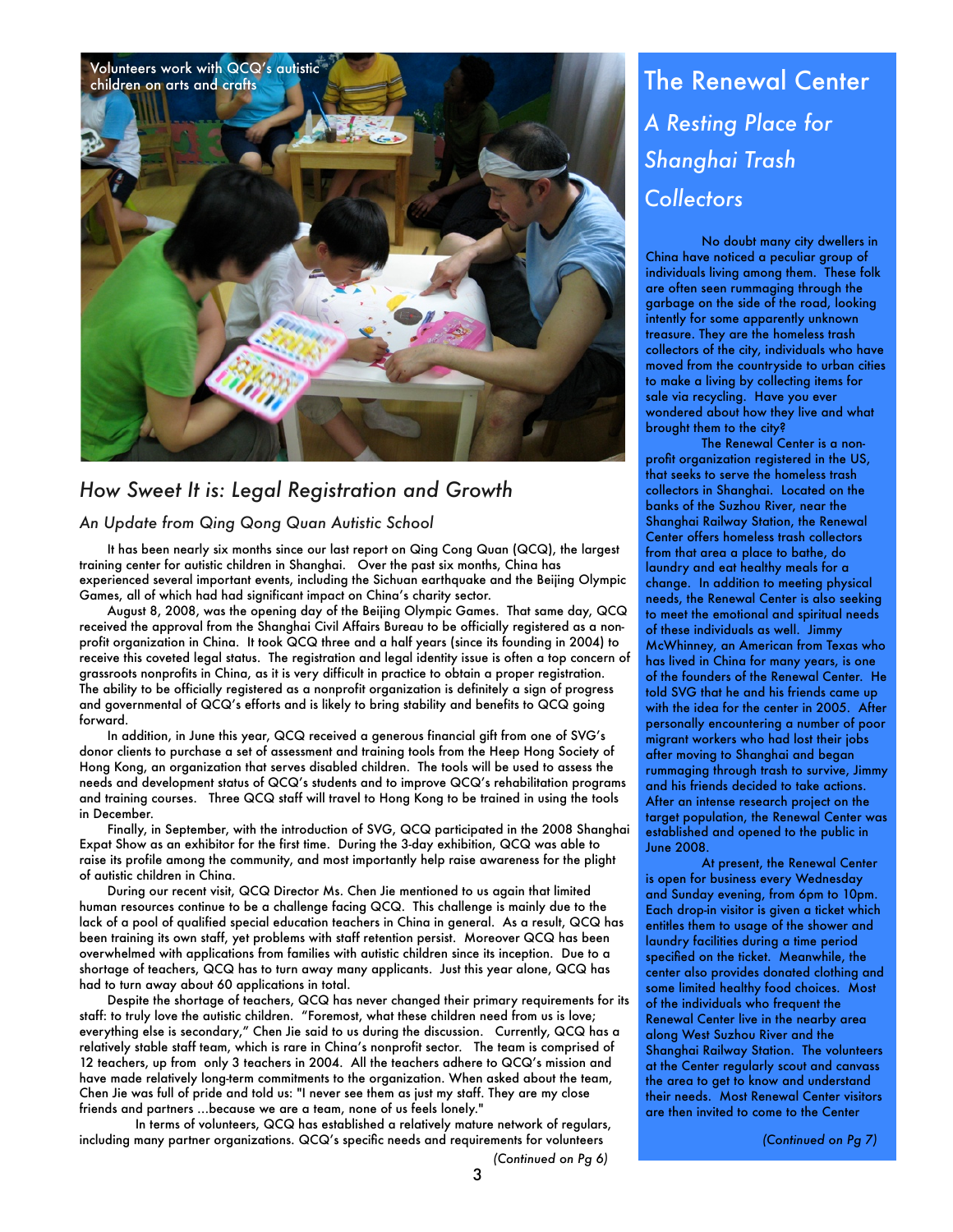# <u>A Day In the Life</u>

Follow SVG as we shadow three blind orphans at Bethel Training Center for the Blind in Beijing, and see how similar AND different their lives are from ordinary children



Meet Ling Yang An 2.5 years old, male Arrived at Bethel in 2007

*Yang An is a boy full of energy who likes to run every where, despite his blindness (he has congenital cataracts). He is recently starting to* 

*talk and requires individualized care.* 

| $07:00 - 09:30$ | Yang An wakes tries to dress himself. After<br>a successful attempt, he is very pleased<br>and gives himself a round of applause. He<br>wants to be the first in the dining room to<br>get breakfast, so he runs. His caretaker<br>reminds him to slow down!<br><b>After</b><br>breakfast, Yang An plays on the piano for<br>awhile, which is his favorite activity.<br>A caretaker reads a few books to him. |
|-----------------|---------------------------------------------------------------------------------------------------------------------------------------------------------------------------------------------------------------------------------------------------------------------------------------------------------------------------------------------------------------------------------------------------------------|
| $09:30 - 10:00$ | He listens to music. He loves music very<br>much and is very content when listening.                                                                                                                                                                                                                                                                                                                          |
| $09:30 - 10:00$ | Time for snacks and fruit! Yang An likes<br>apples and cookies.                                                                                                                                                                                                                                                                                                                                               |
| $10:30 - 11:30$ | A caretaker takes him outside for a walk.<br>The weather is good today but a little bit<br>windy. His caretaker puts a coat on him to<br>make sure he doesn't catch a cold.                                                                                                                                                                                                                                   |
| $11:30 - 12:30$ | He comes back from the yard and goes to<br>the dining room after washing his hands.<br>Lunch time!                                                                                                                                                                                                                                                                                                            |
| $12:30 - 14:00$ | Yang An takes a nap.                                                                                                                                                                                                                                                                                                                                                                                          |
| $14:00 - 15:00$ | He wakes up and washes up with his<br>caretaker's help. Then he goes outside for<br>a walk again and enjoys the sunshine.                                                                                                                                                                                                                                                                                     |
| $15:00 - 15:30$ | It's snacks and fruits time again.                                                                                                                                                                                                                                                                                                                                                                            |
| $15:30 - 17:00$ | Motor skills learning time in the afternoon.<br>Yang An learns very fast. Afterwards, he<br>plays and listens to music in the activity<br>room with a caretaker and some other<br>children.                                                                                                                                                                                                                   |
| $17:00 - 18:00$ | Time for dinner. During dinner, a caretaker<br>teaches Yang An simple words, such as<br>egg, cookie, dinner, goodbye and so on.<br>After dinner since it's still early, he goes to<br>the activity room to play. He likes balls,<br>play drums and small toy cars.                                                                                                                                            |
| $18:00 - 19:00$ | A caretaker gives Yang An a bath. He has<br>a lot of fun in the water. He reaches<br>around to find the bath faucet by listening<br>to the noise of the water. Whenever he<br>touches it, he laughs out loud.                                                                                                                                                                                                 |
| 19:30           | He is ready to go to bed. His caretaker<br>gives Yang An a hug and says "good<br>night" to him. He falls sleep easily, with his<br>favorite rabbit toy in his arms.                                                                                                                                                                                                                                           |
|                 | :::::::::::::::::::::::::                                                                                                                                                                                                                                                                                                                                                                                     |

#### Meet Jiang Xiao Li, 5 years old, female Arrived at Bethel in 2002 (she was one of the first children who came to Bethel)



*Jiang Xiao Li is a very delightful girl. She has limited vision but that doesn't stop her from living actively and independently. She is now studying in the Bethel kindergarten.*

| 07:00 - 08:30   | Xiao Li's caretaker calls her to get up. Xiao<br>Li puts on her clothes and folds her pajamas<br>by herself and receives praise for doing it<br>well.                                                                                                                                                |
|-----------------|------------------------------------------------------------------------------------------------------------------------------------------------------------------------------------------------------------------------------------------------------------------------------------------------------|
| 08:30 - 09:30   | Morning exercises with the teachers and<br>other children. Xiao Li is quite good at<br>sports. She can now run after a teacher for<br>up to 300 meters without stopping.                                                                                                                             |
| 09:30 - 10:00   | English class, taught by an American<br>volunteer. Xiao Li likes the teacher very<br>much, and is very active in the classroom.                                                                                                                                                                      |
| $10:00 - 10:30$ | Time for fruits and snacks. Xiao Li is very<br>independent and can feed herself.                                                                                                                                                                                                                     |
| $10:30 - 11:00$ | Arts and Crafts class. Today she has made<br>two crafts with the help of her teacher.                                                                                                                                                                                                                |
| $11:00 - 11:30$ | Her third class in the morning is Braille.<br>Xiao Li is quick to learn and is adjusting to<br>new challenges at a fast pace.                                                                                                                                                                        |
| 11:30 - 12:30   | During lunch, Xiao Li is very mischievous<br>and tries to charm her way out of being<br>disciplined. She finally finishes the lunch<br>with reminders from her caretakers and is<br>sent back to her room.                                                                                           |
| $12:30 - 14:00$ | Xiao Li takes a good nap.                                                                                                                                                                                                                                                                            |
| $14:00 - 14:30$ | She wakes up and washes up by herself.                                                                                                                                                                                                                                                               |
| $14:00 - 14:30$ | In the classroom, there is an exhibition of<br>drawings and crafts made by the children<br>in Bethel's kindergarten. Xiao Li likes her<br>own works so much that she is rather<br>protective of others touching her drawings<br>and crafts.                                                          |
| 15:00 - 15:30   | It's time for fruits and snacks in the<br>afternoon. Xiao Li volunteers to help<br>younger sisters and brothers to clean up the<br>tables and to wash the tableware.                                                                                                                                 |
| 15:30 - 16:00   | Physical education class. The kids play a<br>game of passing balls around. Xiao Li is<br>the leader of one of the teams. Although<br>her team loses the game, she feels honored<br>to be the leader.                                                                                                 |
| $16:00 - 17:00$ | After school, Xiao Li goes back to her<br>caretaker and starts to learn how to fold<br>her clothes, which is her learning goal for<br>the month. At Bethel, each child has a<br>monthly goal to reach, which are set by<br>their caretakers. Xiao Li has done very well<br>in achieving these goals. |
| $17:00 - 18:00$ | Xiao Li is in the dining room having dinner<br>with the other kids, and she is still being<br>rather naughty.                                                                                                                                                                                        |
| $18:00 - 19:00$ | Xiao Li is in the activity room, playing with<br>the other children.                                                                                                                                                                                                                                 |
| $19:00 - 19:30$ | After taking a shower, Xiao Li helps the<br>caretakers fold the laundry of the children.                                                                                                                                                                                                             |
| 19:30           | Time for bed!                                                                                                                                                                                                                                                                                        |

:::::::::::::::::::::::::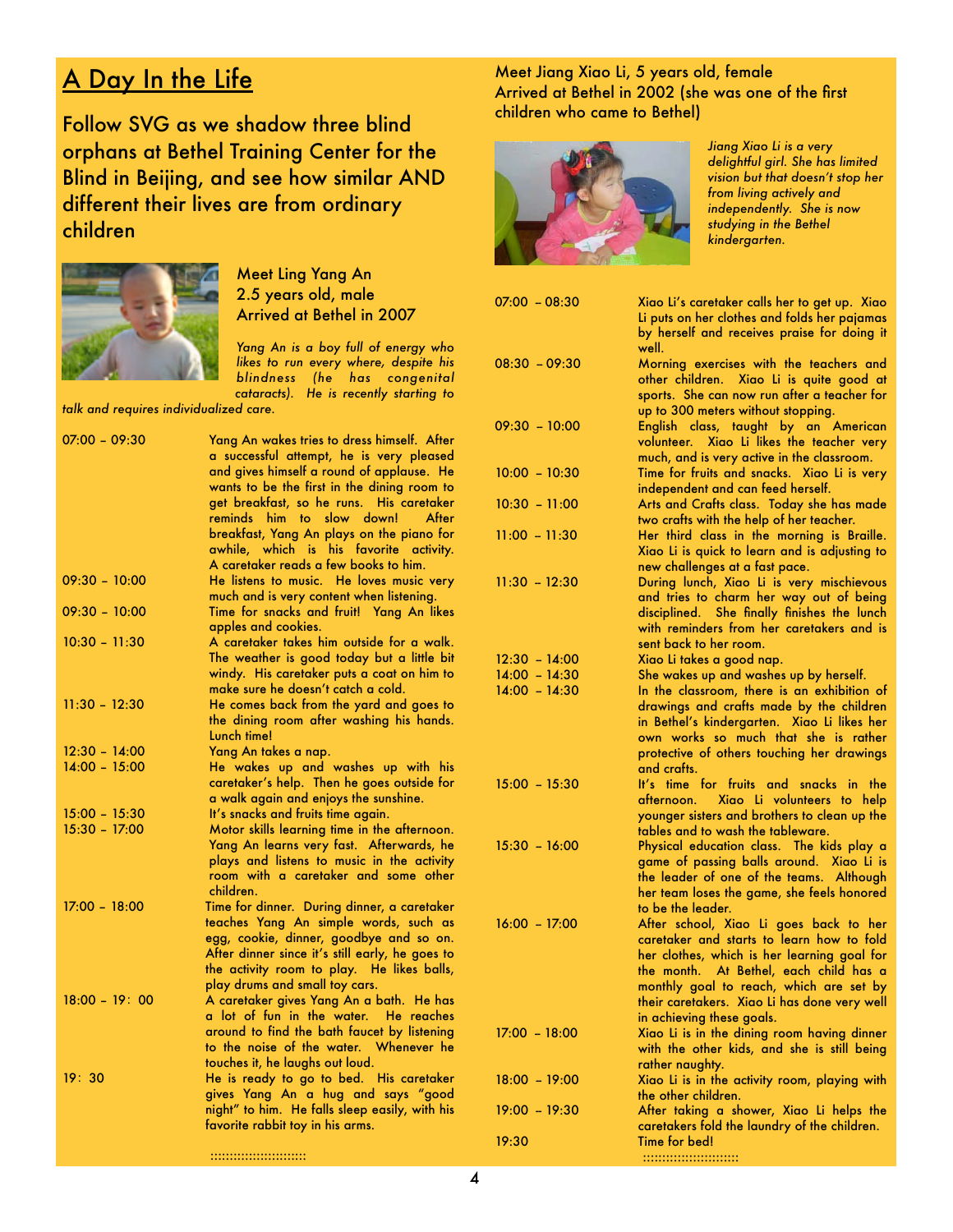| A Day in the Life- Blind Orphans                                      | $12:00 - 12:30$ | Time for lunch. Wen Yi has no problem in<br>feeding himself and can fetch bowls and                                               |
|-----------------------------------------------------------------------|-----------------|-----------------------------------------------------------------------------------------------------------------------------------|
| (Continued from Page 4)                                               | $12:30 - 13:20$ | plates and cups without help from others.<br>Recess in the yard. He plays with the                                                |
| Meet He Wen Yi, 8 years old, male<br><b>Arrived at Bethel in 2008</b> |                 | Bethel farm animals and feeds a rabbit<br>with some carrots. "Rabbits don't like hot<br>weather. It must be cooler for them under |
| Wen Yi is a clever boy who arrived at Bethel in                       |                 | a tree," he says and moves the rabbit to a<br>nearby tree. After a while, he begins to                                            |



*July 2008. Compared to other children, Wen Yi can see quite well. His vision has improved after receiving surgery on his eyes. Wen Yi is able to draw and write Chinese characters, and therefore he does not need to learn Braille. Wen Yi is very creative and has great potential in art. He is able to complete small projects by himself. Moreover, Wen Yi is also a great helper for his caretakers at Bethel. Because he has better vision than other children, he often* 

*helps his fellow classmates find their way and sometimes even offers to carry their bags.* 

| $06:30 - 08:00$ | Wen Yi wakes up by himself and dresses<br>himself. He also makes his bed. He says<br>to his caretaker with pride: "Look, all my<br>friends haven't waken up yet!" Wen Yi<br>always wants to be No.1. After that, he<br>washes up by himself and runs to the<br>dining room to eat breakfast. |
|-----------------|----------------------------------------------------------------------------------------------------------------------------------------------------------------------------------------------------------------------------------------------------------------------------------------------|
| $08:00 - 08:30$ | After breakfast, he goes to the front door<br>to welcome the day shift caretakers as they<br>He enjoys telling them the<br>arrive.<br>interesting things that happened during the<br>night.                                                                                                  |
| $08:30 - 10:00$ | Time for school! His first class is English.<br>Wen Yi can recognize all 26 letters of the<br>English alphabet, and his teachers have<br>noted that he has a good memory. His<br>second class is math. Wen Yi can do<br>simple calculations such as addition and<br>subtraction.             |
| $10:00 - 10:20$ | Wen Yi does morning exercises with his<br>fellow classmates. He is very naughty<br>today, trying to do things differently from<br>others.                                                                                                                                                    |
| $10:20 - 12:00$ | Chinese class. Wen Yi is learning Chinese<br>characters and Tang dynasty poetry today.<br>He is quite diligent in writing Chinese<br>characters, however he does not like to<br>read them aloud, which is not in line with<br>his usual energetic self.                                      |

# Wokai.org: Microfinance in China

### (Continued from Page 1)

which individual borrowers to support and watch as the loan is repaid over time, and then choose another borrower to fund with the same initial contribution. Wokai's model is somewhat similar to several other so-called "person to person" online microfinance platforms in the US such as Kiva.org. As with most microfinance borrowers globally, the majority of borrowers in China's MFI networks are women.

"It's a small loan to a poor person that helps the recipient improve her own life. Along with access to credit, each microentrepreneur gets support and training from her loan officer and fellow borrowers that ensure her success. Over time she will be able to send her children to school, build a home for her family and grow

12:30 – 13:20 Recess in the yard. He plays with the

13:30 – 14:00 The first afternoon lesson is arts and crafts.

14:00 – 15:00 Wen Yi spends time with an expat volunteer who teaches him to read the Bible. When the teacher asks him whether he understands, he replies "yes" if he understands, and "noooo" drawing out his "oo's" when he does not understand. 15:00 - 16:00 Time to learn life skills. This month, Wen Yi

Bethel farm animals and feeds a rabbit with some carrots. "Rabbits don't like hot weather. It must be cooler for them under a tree," he says and moves the rabbit to a nearby tree. After a while, he begins to ride a bicycle. He is quite good at it.

Wen Yi is very good at drawing. He can assemble raw materials and complete his own crafts and drawings. He can imagine ideas in his mind and create them. This time he draws a tower and gets praise

is also learning how to fold his clothes. 16:00 - 17:00 Wen Yi is climbing a wall at physical education class. He is a natural at it.

from the teacher.

- 17:00 -- 17:30 Dinner<br>17:30 -- 18:30 After After finishing all his homework, Wen Yi takes a shower and gets ready for English corner.
- 18:30 19:00 Wen Yi is in the English corner, talking with volunteers. Wen Yi is not very good at English yet, because he has been at Bethel for only 4 months.
- 19:40 20:30 Leisure time. Wen Yi is watching cartoons with one of his caretakers. 20:30 Bed time!

### Discussion Questions on "A Day in the Life": Discussion Questions on "A Day in the Life":

- 1) What are your impressions of these children's lives? 1) What are your impressions of these children's lives?
- 2) What do you think are the similarities and differences between 2) What do you think are the similarities and differences between blind orphans vs. sighted children with parents? blind orphans vs. sighted children with parents?

:::::::::::::::::::::::::

- 3) What level of care should orphans in China receive? 3) What level of care should orphans in China receive?
- 4) Do you wish to see more Bethel-like orphanages in China? 4) Do you wish to see more Bethel-like orphanages in China?

If you care to share with us, here at SVG we would love to hear your thoughts. Please email us at i[nfo@socialventuregroup.com.](mailto:info@socialventuregroup.com) thoughts. Please email us at [info@socialventuregroup.com.](mailto:info@socialventuregroup.com)

a new sense of confidence and pride in herself. It's about people, and it's about trust," says co-founder Ms. Wilson, who now runs Wokai's China operations in Beijing.

Wokai's website incorporates elements of an online social network platform, information portal and shopping experience. Currently, 100% of funds raised through Wokai.org go to the Chinese borrowers.Wokai as an organization operates on a mix of grants and seed funding and will eventually be sustained by an option 10% donation from users. The organization relies heavily on outside volunteers has already built up an extensive support network in various major US cities. The organization intends to grow the amount of loan capital supplied to Chinese MFIs by US\$4 million within four years and US\$6.5 million within six years.

*Wokai's website is: [http://wokai.org.](http://wokai.org) For more information on how to get involved in microfinance in China, please email us at*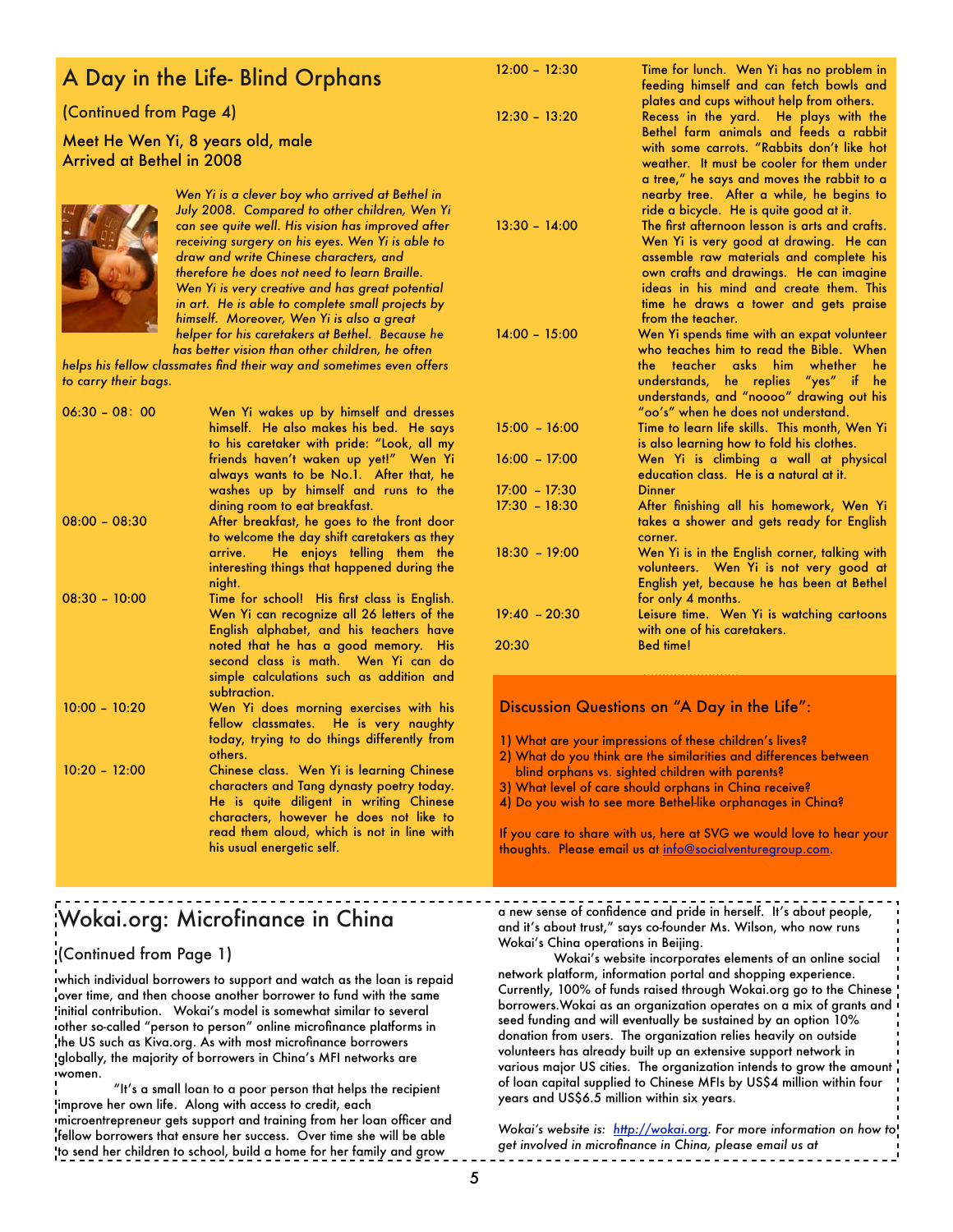# Autistic School in Shanghai

#### (Continued from Page 3)

In terms of volunteers, QCQ has established a relatively mature network of regulars, including many partner organizations. QCQ's specific needs and requirements for volunteers are:

- Logistics or administrative skills. QCQ needs a large number of volunteers to help in administration and logistics work, such as website management, activities logistics, leading games with the children, event planning and so on.
- Long-term commitment. Volunteers with long-term commitments and consistent participation make the most difference.
- Teams. Compared with individual volunteers, volunteer teams tend to be more effective and make it easier for organizations to conduct volunteer trainings and assign tasks. For individual volunteers, QCQ recommends volunteering through groups such as Hands on Shanghai, which is a nonprofit organization focusing on volunteer training and activities.

In addition to the staff shortages, QCQ is also facing persistent financial pressures due to low fee structure, in order to make its services available to low income families. When pressured by outside parties to raise its fees, Chen Jie often replies: "Having an autistic child already leads to financial strain on the family. At QCQ, we never want to become an extra burden to them…we should never lose sight of the spirit of serving, even when under financial pressure."

Despite these difficulties, QCQ has already been active in helping other nonprofit groups and individuals in need. One recent example is that after the Sichuan earthquake, QCQ raised over 40,000 RMB through selling paintings and handcrafts of its autistic students, and donated all the money toward relief efforts in the disaster area.

*To find out more about how to give to QCQ's work in China, please contact SVG* at <u>info@socialventuregroup.com</u>. <br>A QCQ student shows off his finished work of art



### Sichuan Update

#### (Continued from Page 2)

- **Employment:** Except for popular tourist destinations like Dujiangyan, the main industry of most cities in quake zone is manufacturing. Many factories collapsed during the earthquake, and in the current economic environment the rebuilding has been very slow. As a result, the available job openings in these cities are extremely limited. Currently, the unemployment issue has become the biggest problem in many cities in Sichuan.
- **Sichuan internal migrants:** Many affected cities and towns in Sichuan have a higher relative proportion of migrants (25% to 40%) who are from other parts of Sichuan. These internal migrants have resided in the quake zone towns for many years, and they also suffered heavy losses. The current reconstruction plan does not cover these individuals, which means that they will miss out on the housing subsidies, re-distribution of land, and other earthquake relief policies.
- **Returning unemployed migrants:** Sichuan province is the largest source of migrant workers in China. As a result of large scale factory closures in southern China (such as in cities such as Shenzhen and

Dongguan), many migrant workers have lost their jobs and have had no choice but to return to their hometowns in rural Sichuan. Many of these workers return to find very limited opportunities for income in the countryside. Anecdotally, there appears to be an increasing number of these returned unemployed workers who are now flocking to major cities in Sichuan, such as Chengdu and Chongqing, to look for new work. This trend may cause concerns surrounding social unrest in these cities as this population increases.

- **Psychological support:** Several NGO staff in Chengdu also mentioned that the suicide rate has begun to increase significantly in the disaster areas. Although many were aware of the importance of psychological support and assistance right after the earthquake occurred and a strong number of organizations have responded, it appears the current quality or the quantity of this kind of help is far less than enough.
- **Legal aid:** In the aftermath of large scale natural disasters, experience shows that a number of legal issues can arise. This was confirmed by several organizations who are working on legal aids in Sichuan province when I met them. The issues include the need for legal clarity around the rights of people affected both directly

and indirectly, for instance compensations for victims, rights to use land and housing, and dispute resolution mechanisms.

On October 13, 2008, the government released the document entitled, "Overall Planning for Post-Wenchuan Earthquake Restoration and Reconstruction." The 102-page plan is intended as an overall framework document and is not intended as a detailed implementation manual. What is clear from a review of the plan is that the scale of reconstruction required is on an unprecedented scale, which will require significant outside assistance from the nonprofit sector, the private sector and also the international community. Already there has been considerable community participation in the quake relief effort. There have been a large number of newly formed NGOs with earthquake relief efforts now operating in the area. It's safe to say that these efforts will continue in the long-term restoration and reconstruction process.

SVG has been working to connect donors with local needs in Sichuan and will keep our clients updated with the reconstruction process and status as it develops.

*For more information on how to contribute to medium and long-term needs in the affected areas, please contact us at [info@socialventuregroup.com.](mailto:info@socialventuregroup.com)*